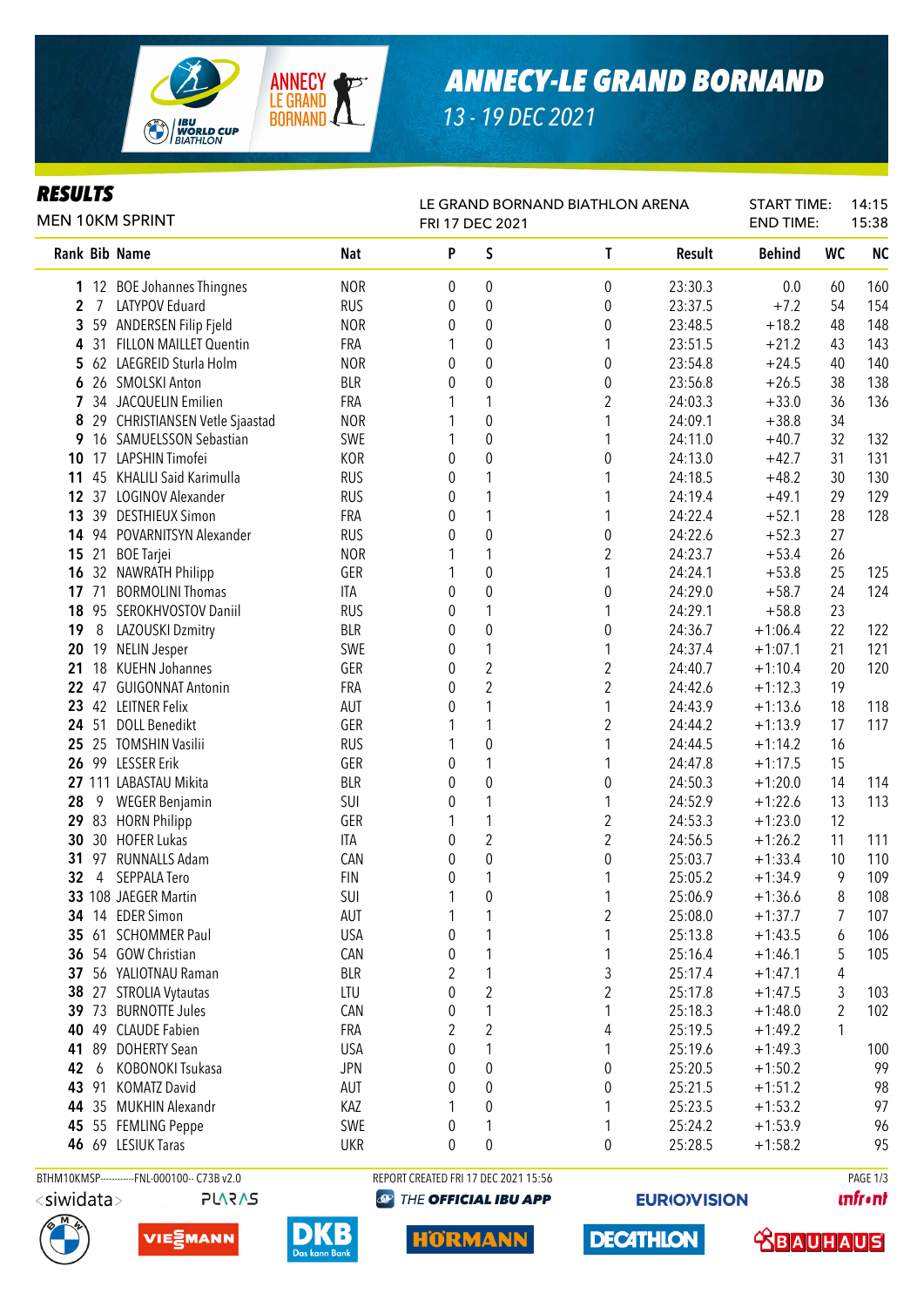

### *ANNECY-LE GRAND BORNAND*

*13 - 19 DEC 2021*

#### *RESULTS*

| rljvlij<br>MEN 10KM SPRINT |   |                                             |                          | LE GRAND BORNAND BIATHLON ARENA<br>FRI 17 DEC 2021 |                   |                              |                    |                        | <b>START TIME:</b><br><b>END TIME:</b> | 14:15<br>15:38 |  |
|----------------------------|---|---------------------------------------------|--------------------------|----------------------------------------------------|-------------------|------------------------------|--------------------|------------------------|----------------------------------------|----------------|--|
|                            |   | Rank Bib Name                               | <b>Nat</b>               | P                                                  | S                 | $\mathsf{T}$                 | Result             | <b>Behind</b>          | WC                                     | <b>NC</b>      |  |
| 47                         |   | 2 REES Roman                                | GER                      | 0                                                  | $\overline{2}$    | 2                            | 25:32.0            | $+2:01.7$              |                                        |                |  |
|                            |   | 48 36 KRCMAR Michal                         | CZE                      | 2                                                  | 1                 | 3                            | 25:32.4            | $+2:02.1$              |                                        | 93             |  |
|                            |   | 49 57 BAKKEN Sivert Guttorm                 | <b>NOR</b>               | 2                                                  | 1                 | 3                            | 25:33.8            | $+2:03.5$              |                                        |                |  |
|                            |   | 50 63 BARTKO Simon                          | <b>SVK</b>               | $\overline{2}$                                     | 1                 | 3                            | 25:33.9            | $+2:03.6$              |                                        | 91             |  |
|                            |   | 51 85 HARTWEG Niklas                        | SUI                      |                                                    | $\boldsymbol{0}$  | 1                            | 25:34.1            | $+2:03.8$              |                                        | 90             |  |
|                            |   | 52 22 BROWN Jake                            | <b>USA</b>               | 0                                                  | 3                 | 3                            | 25:35.8            | $+2:05.5$              |                                        | 89             |  |
|                            |   | 53 15 WRIGHT Campbell                       | <b>NZL</b>               |                                                    | $\boldsymbol{0}$  | 1                            | 25:35.9            | $+2:05.6$              |                                        | 88             |  |
|                            |   | 54 79 VARABEI Maksim                        | <b>BLR</b>               |                                                    | $\sqrt{2}$        | 3                            | 25:37.8            | $+2:07.5$              |                                        |                |  |
|                            |   | 55 40 TYSHCHENKO Artem                      | <b>UKR</b>               | 0                                                  | $\mathbf 0$       | $\boldsymbol{0}$             | 25:41.4            | $+2:11.1$              |                                        | 86             |  |
| 56                         | 1 | <b>CLAUDE Florent</b>                       | BEL                      | 2                                                  | $\boldsymbol{0}$  | $\overline{\mathbf{c}}$      | 25:42.1            | $+2:11.8$              |                                        | 85             |  |
| 57                         |   | 87 STEFANSSON Malte                         | SWE                      | 1                                                  | 1                 | $\overline{c}$               | 25:42.9            | $+2:12.6$              |                                        |                |  |
| 58                         |   | 53 DOVZAN Miha                              | SLO                      | 0                                                  | $\sqrt{2}$        | $\overline{c}$               | 25:45.0            | $+2:14.7$              |                                        | 83             |  |
|                            |   | 59 44 OZAKI Kosuke                          | <b>JPN</b>               | $\theta$                                           | $\overline{2}$    | $\overline{2}$               | 25:45.1            | $+2:14.8$              |                                        | 82             |  |
|                            |   | 60 65 LANGER Thierry                        | BEL                      | 0                                                  | 1                 | 1                            | 25:46.7            | $+2:16.4$              |                                        | 81             |  |
| 61                         |   | 38 ILIEV Vladimir                           | <b>BUL</b>               | 2                                                  | $\overline{2}$    | 4                            | 25:46.8            | $+2:16.5$              |                                        | 80             |  |
|                            |   | 62 28 ZAHKNA Rene                           | <b>EST</b>               | $\theta$                                           | 1                 | 1                            | 25:47.9            | $+2:17.6$              |                                        | 79             |  |
|                            |   | 63 107 BRANDT Oskar                         | SWE                      |                                                    | $\overline{2}$    | 3                            | 25:49.4            | $+2:19.1$              |                                        |                |  |
|                            |   | 64 11 KARLIK Mikulas                        | CZE                      | 0                                                  | 3                 | 3                            | 25:52.1            | $+2:21.8$              |                                        | 77             |  |
|                            |   | 65 52 STVRTECKY Jakub                       | CZE                      | 2                                                  |                   | 3                            | 25:52.8            | $+2:22.5$              |                                        | 76             |  |
|                            |   | 66 10 CRNKOVIC Kresimir                     | CRO                      |                                                    |                   | $\boldsymbol{2}$             | 25:53.6            | $+2:23.3$              |                                        | 75             |  |
|                            |   | 67 92 YAN Xingyuan                          | <b>CHN</b>               |                                                    |                   | $\boldsymbol{2}$             | 25:53.7            | $+2:23.4$              |                                        | 74             |  |
|                            |   | 68 81 PERROT Eric                           | FRA                      | $\overline{2}$                                     | 1                 | 3                            | 25:54.2            | $+2:23.9$              |                                        |                |  |
|                            |   | 69 101 GERDZHIKOV Dimitar                   | <b>BUL</b>               | $\boldsymbol{0}$                                   | 1                 | 1                            | 25:54.4            | $+2:24.1$              |                                        | 72             |  |
|                            |   | 70 66 HIIDENSALO Olli                       | <b>FIN</b>               | $\overline{2}$                                     | $\boldsymbol{0}$  | $\boldsymbol{2}$             | 25:56.3            | $+2:26.0$              |                                        | 71             |  |
|                            |   | 71 24 PONSILUOMA Martin                     | SWE                      | 1                                                  | $\sqrt{2}$        | 3                            | 25:57.5            | $+2:27.2$              |                                        |                |  |
|                            |   | 72 43 ERMITS Kalev                          | <b>EST</b>               | 3                                                  | $\boldsymbol{0}$  | 3                            | 25:57.6            | $+2:27.3$              |                                        | 69             |  |
|                            |   | 73 106 ZEMLICKA Milan                       | CZE                      | $\boldsymbol{0}$                                   | $\boldsymbol{0}$  | $\pmb{0}$                    | 26:00.4            | $+2:30.1$              |                                        |                |  |
|                            |   | 74 64 GIACOMEL Tommaso                      | ITA                      | 3                                                  | $\overline{2}$    | 5                            | 26:01.1            | $+2:30.8$              |                                        | 67             |  |
|                            |   | 75 67 TACHIZAKI Mikito                      | <b>JPN</b>               | 0                                                  | $\mathbf{1}$      | 1                            | 26:02.0            | $+2:31.7$              |                                        | 66             |  |
|                            |   | 76 78 PLANKO Lovro<br>77 20 SHAMAEV Dmitrii | SLO                      | 1                                                  | $\sqrt{2}$        | 3                            | 26:08.4            | $+2:38.1$              |                                        | 65             |  |
|                            |   | 78 13 SIMA Michal                           | <b>ROU</b><br><b>SVK</b> | 0<br>$\overline{2}$                                | 1<br>$\mathbf{1}$ | 1<br>3                       | 26:11.3            | $+2:41.0$              |                                        | 64             |  |
|                            |   | 79 72 MUSTONEN Joni                         | <b>FIN</b>               |                                                    |                   |                              | 26:12.2<br>26:13.6 | $+2:41.9$<br>$+2:43.3$ |                                        | 63<br>62       |  |
| 80                         | 5 | <b>GOW Scott</b>                            | CAN                      | 1                                                  | 3                 | $\overline{\mathbf{c}}$<br>4 | 26:13.9            | $+2:43.6$              |                                        |                |  |
| 81                         |   | 68 LAHAYE-GOFFART Tom                       | BEL                      | 0                                                  | 1                 | 1                            | 26:16.1            | $+2:45.8$              |                                        | 59             |  |
|                            |   | 82 77 VACLAVIK Adam                         | CZE                      |                                                    | 3                 | 4                            | 26:16.9            | $+2:46.6$              |                                        |                |  |
|                            |   | 83 98 CISAR Alex                            | SLO                      | $\theta$                                           | 0                 | $\boldsymbol{0}$             | 26:17.8            | $+2:47.5$              |                                        | 55             |  |
| 84                         | 3 | <b>MAGAZEEV Pavel</b>                       | <b>MDA</b>               | 1                                                  | 1                 | 2                            | 26:19.5            | $+2:49.2$              |                                        | 53             |  |
| 85                         |   | 48 PUCHIANU Cornel                          | <b>ROU</b>               | 2                                                  | $\overline{2}$    | 4                            | 26:22.2            | $+2:51.9$              |                                        | 51             |  |
|                            |   | 86 75 HASILLA Tomas                         | <b>SVK</b>               | $\overline{2}$                                     | 1                 | 3                            | 26:22.3            | $+2:52.0$              |                                        | 49             |  |
|                            |   | 87 41 SINAPOV Anton                         | <b>BUL</b>               | 3                                                  | 0                 | 3                            | 26:22.6            | $+2:52.3$              |                                        | 47             |  |
|                            |   | 88 102 CAPPELLARI Daniele                   | ITA                      | 1                                                  | 2                 | 3                            | 26:28.9            | $+2:58.6$              |                                        |                |  |
|                            |   | 89 86 PATRIJUKS Aleksandrs                  | LAT                      | $\overline{2}$                                     | 1                 | 3                            | 26:29.8            | $+2:59.5$              |                                        | 43             |  |
|                            |   | 90 23 BAUER Klemen                          | SL <sub>0</sub>          | $\overline{2}$                                     | $\overline{2}$    | 4                            | 26:31.9            | $+3:01.6$              |                                        |                |  |
|                            |   | 91 104 NORDGREN Leif                        | <b>USA</b>               | 1                                                  | 1                 | 2                            | 26:32.6            | $+3:02.3$              |                                        |                |  |
|                            |   | 92 80 ZHANG Chunyu                          | <b>CHN</b>               | 1                                                  | 1                 | $\overline{2}$               | 26:35.6            | $+3:05.3$              |                                        | 37             |  |
|                            |   |                                             |                          |                                                    |                   |                              |                    |                        |                                        |                |  |

**PLARAS** 







BTHM10KMSP-----------FNL-000100-- C73B v2.0 REPORT CREATED FRI 17 DEC 2021 15:56 REPORT CREATED FRI 17 DEC 2021 15:56 **@ THE OFFICIAL IBU APP** 

**HORMANN** 

**EURIO)VISION** 

**DECATHLON** 

**unfront**